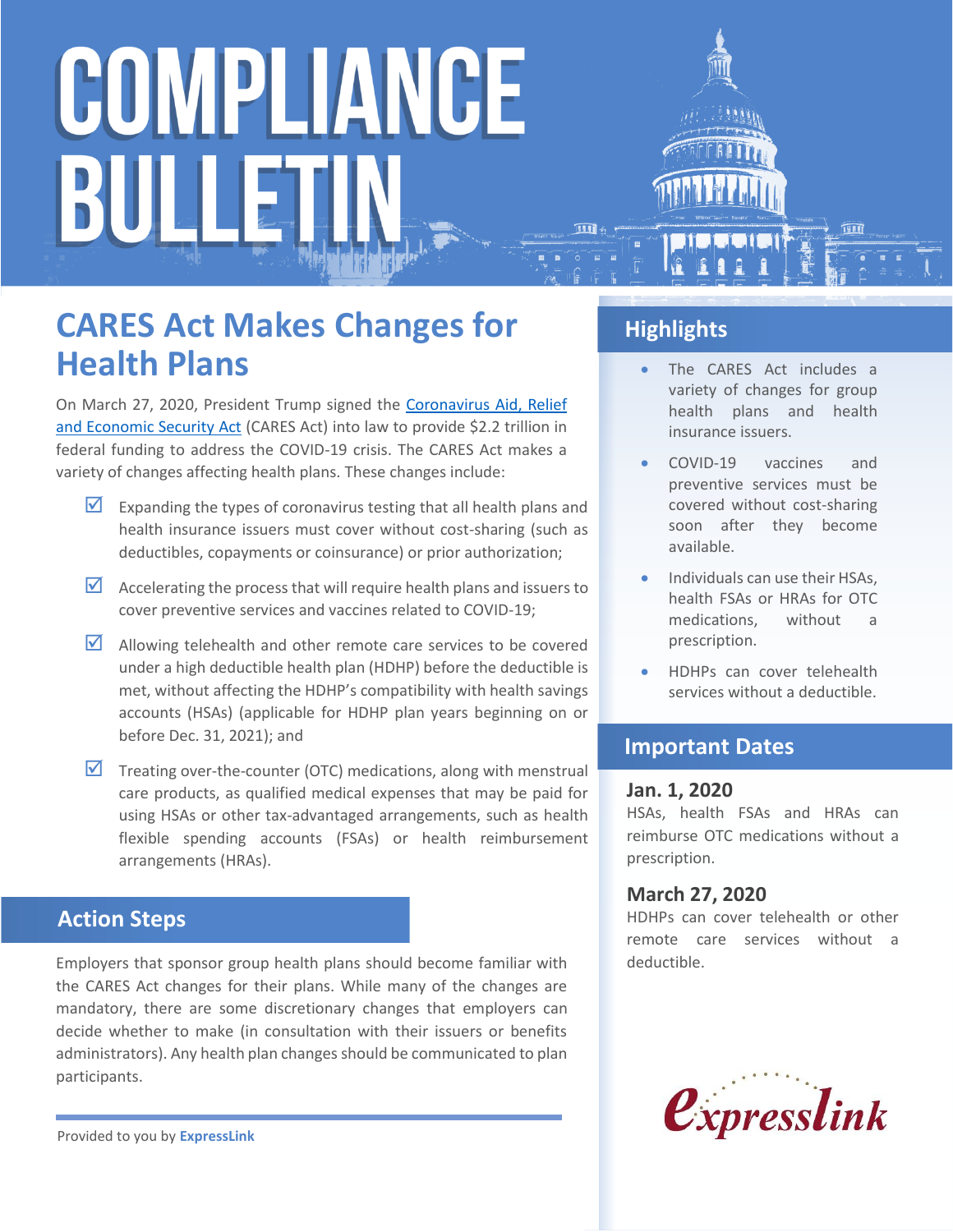### **COMPLIANCE BULLETIN**

#### **Coverage Requirement for Coronavirus Testing**

Effective March 18, 2020, the [Families First Coronavirus Response Act](https://www.congress.gov/116/bills/hr6201/BILLS-116hr6201enr.pdf) (FFCRA) requires group health plans and health insurance issuers to cover COVID-19 testing without imposing any cost sharing (such as deductibles, copayments or coinsurance) or prior authorization or other medical management requirements. The CARES Act expands the FFCRA's coverage requirement for COVID-19 testing.

**ENTITLES** 

#### *Coverage Mandate*

This coverage mandate applies to the following health plans and issuers, regardless of grandfathered status under the Affordable Care Act (ACA):

- $\blacksquare$  All fully insured group health plans
- $\blacksquare$  All self-insured group health plans
- $\blacksquare$  Health insurance issuers offering group or individual coverage

During the COVID-19 public health emergency, health plans and issuers must cover FDA-approved diagnostic testing products for COVID-19, including any items or services provided during a visit to a provider (in-person or telehealth), urgent care center or emergency room that relate to COVID-19 testing.

Effective March 27, 2020, the CARES Act expands this coverage mandate to include COVID-19 tests provided on an emergency basis, state-developed tests and any other tests approved by the U.S. Department of Health and Human Services.

This coverage cannot be subject to any plan deductible, copayment or coinsurance.

#### *Provider Reimbursement Rates*

The CARES Act also addresses provider reimbursement rates for COVID-19 testing. A health plan or issuer must pay a health care provider the negotiated rate for COVID-19 testing. However, if a health plan or issuer does not have a negotiated rate with a provider, it must pay the cash price published by the provider on its public website or negotiate or lower price.

#### **Accelerated Coverage for COVID-19 Preventive Services and Vaccines**

The ACA requires non-grandfathered group health plans and health insurance issuers to cover certain preventive health services without imposing cost-sharing requirements for the services. The recommended preventive care services covered by these requirements are:

- Evidence-based items or services that have in effect a rating of A or B in the current recommendations of the United States Preventive Services Task Force (USPSTF);
- Immunizations for routine use in children, adolescents and adults that are currently recommended by the Centers for Disease Control and Prevention (CDC) and included on the CDC's immunization schedules;
- For infants, children and adolescents, evidence-informed preventive care and screenings provided for in the Health Resources and Services Administration (HRSA) guidelines; and
- For women, evidence-informed preventive care and screening provided in guidelines supported by HRSA.

In general, health plans and issuers are not required to cover a new preventive care recommendation or guideline until at least one year after the new recommendation or guideline goes into effect.